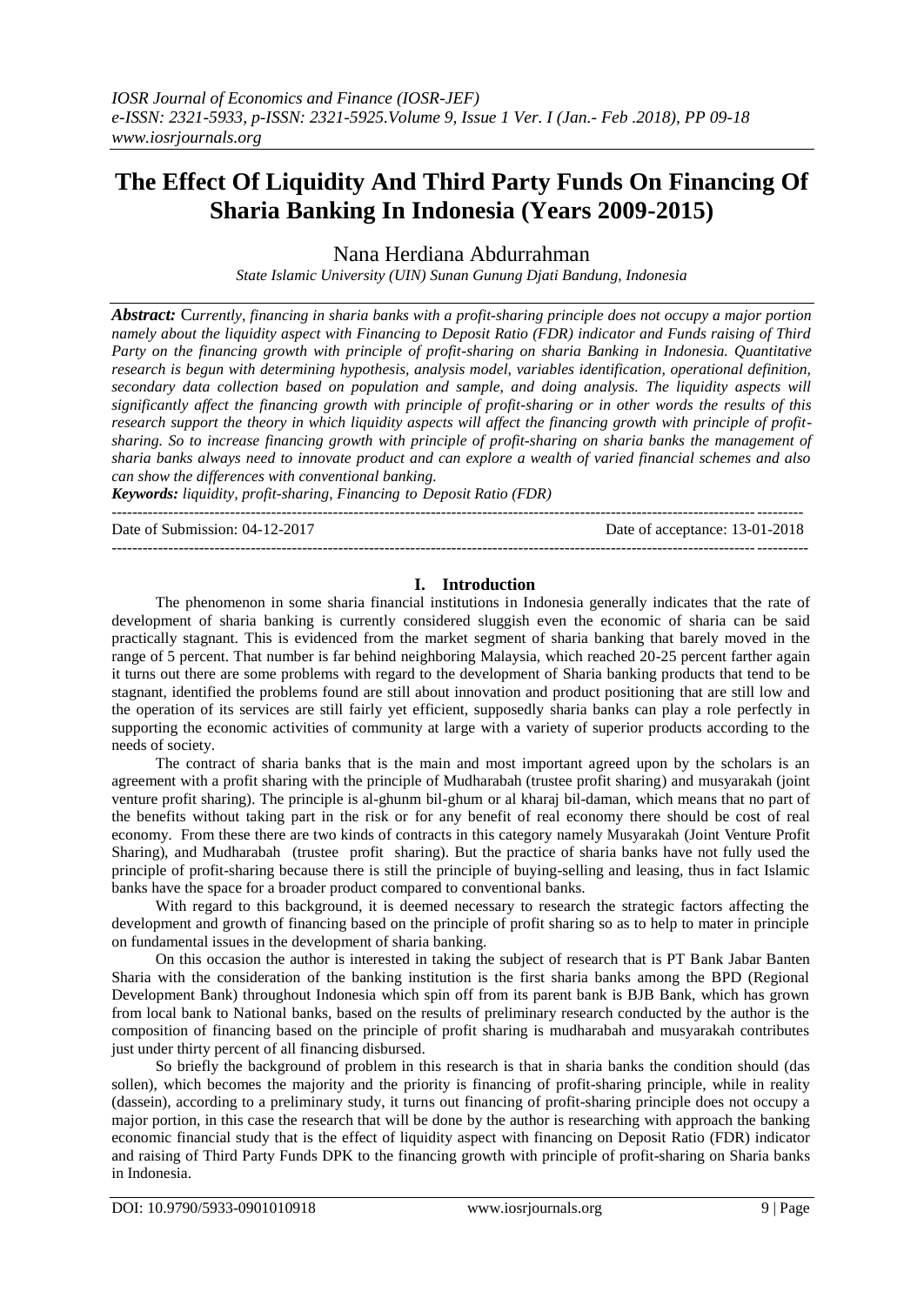## **1.1 Problem Formulation of Research**

This is a complete and detailed questions about the scope of issues that will be studied based on the identification of problems and restrictions on the problem. The problems of this study can be formulated with the following questions is how and how much the effect of liquidity aspects on the financing growth with principle of profit-sharing, how and how much the effect of Third party funds raising on the financing growth with principle of profit-sharing, and How and how much the effect of liquidity aspect and Third Party Funds raising together on the financing growth with principle of profit-sharing.

## **1.2 Research Goals**

From the above description, researcher has goals of problems being faced, the goals of the research are to know how the effect of liquidity aspect partially on the financing growth with principle of profit-sharing, to find out how the effect of Third party funds raising partially on the financing growth with principle of profit-sharing, and to know the effect of Liquidity Aspect and Third Party Funds raising simultaneously on the financing growth with principle of profit-sharing.

## **1.3 Framework of Thought**

In general, internal constraints faced by banks include the limitation of liquidity aspect and or source of funds for expansion. Sharia banking with the principle of profit-sharing that is made the difference with conventional banks. So that the conditions and the phenomenon can be described in a research framework as listed in the following pages:



**Figure 1.** Framework of research thought

Based on the framework of thought research above, the paradigm of this research can be described as follows: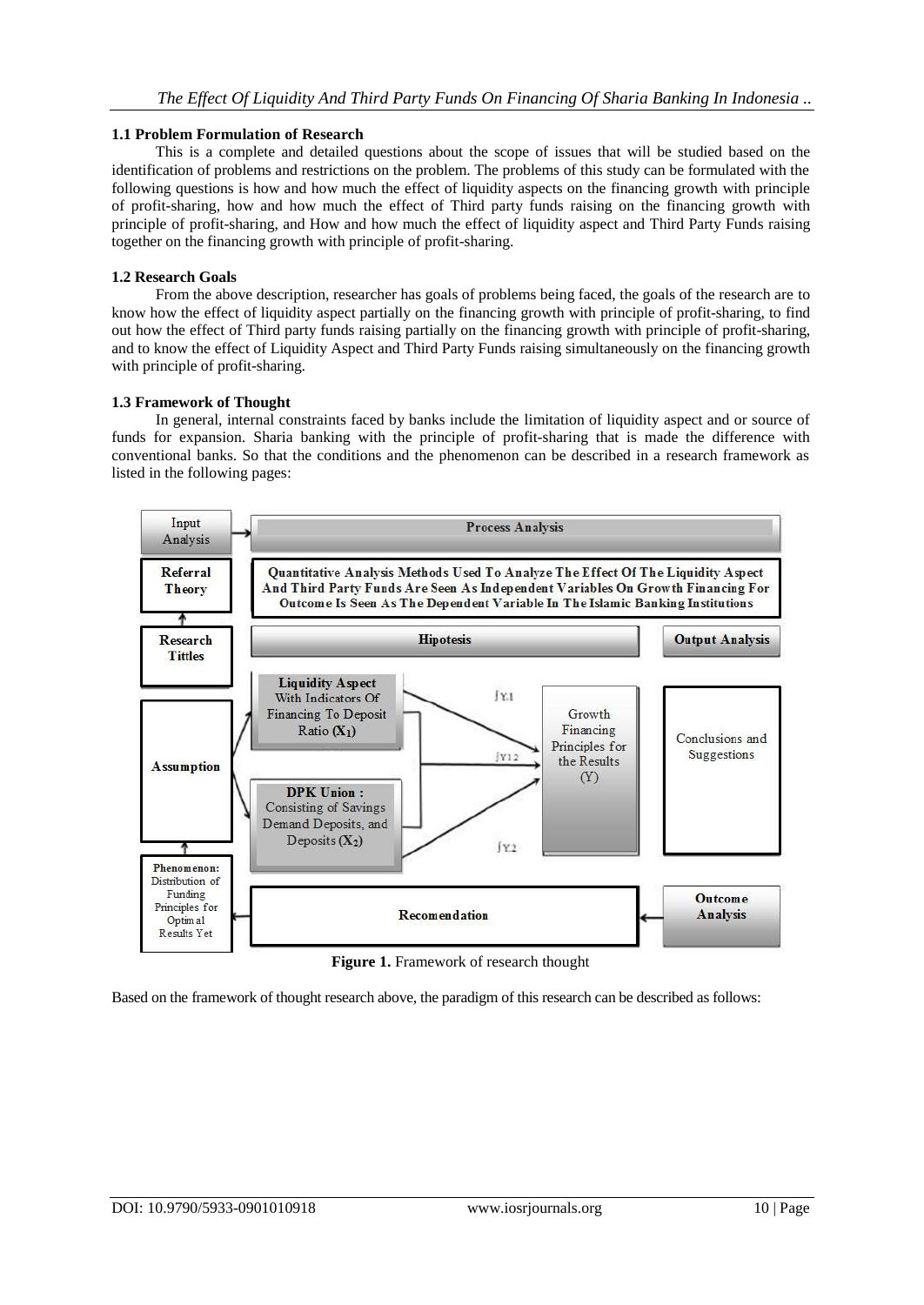

**Figure 2.** Paradigm of Research

## **II. Theoretical Basis**

## **2.1 Sharia Banking**

Sharia Banking is anything that concerns Sharia Bank and Sharia Business Unit, covering institutional, business activity, and manner and process ing conducting its business activity. Bank is a business entity that collects funds from the community in the form of savings and distributes it to the community in the form of credit and or other form in order to improve the living standards of the people while Sharia Bank is a Bank conducting its business activities based on Sharia Principles and by type consisting of Sharia Commercial Bank and Sharia People Financing Bank. Sharia Bank is a Sharia Bank which in its activities provides services in the payment traffic. While Sharia Bank is a Sharia Bank which in its activities does not provide services in the payment traffic.

Sharia bank is a financial institution whose function is to collect funds as well as channeling funds to the public, with systems and mechanisms of business activities based on Islamic law as regulated in the Our'an and Hadith. Islamic Bank is an intermediary and financial services provider working on the basis of Islamic ethics and value systems, especially those free of interest(riba), free from speculative non-productive activities such as gambling (maysir), free from unclear and dubious matters ( Gharar), based on justice principles, and only finance halal business activities. Sharia Principle is the principle of Islamic law in banking activities based on fatwas issued by institutions that have authority in the establishment of fatwa in the field of sharia, while the understanding of the contract is a written agreement between Sharia Bank or UUS and other parties that contain the rights and obligations for each party In accordance with Sharia Principles.

Sharia bank as an intermediary institution between the investors who invest their funds in the bank and then the Islamic banks to channel funds to other parties who need funds. Investors who place their funds will be rewarded from the bank in the form of profit sharing or other forms authorized in Islamic sharia. Islamic banks channel funds to parties in need in general in the contract of sale and purchase and business cooperation. The rewards earned in profit margin, profit sharing, and other forms are in accordance with Islamic sharia.

Sharia banks with conventional banks have similarities in some respects, particularly in terms of technical receipts of money, transfer mechanisms, computer technology used, general terms of obtaining financing such as identity cards (KTP), Taxpayer Identification Number (NPWP), Proposals, Financial statements, and so forth. But of course there are some fundamental differences between the two. These differences include legal aspects, organizational structure, financed business, and work environment:

1. Akad and Aspects Legality, in sharia bank, akad is done has worldly and ukhrawi consequences because akad done under Islamic law. Each contract in sharia banking, whether in the case of goods, transactions, or other provisions, must comply with the terms of the contract, such as the following:

a. Rukun: Seller, Buyer, Item, Price, Akad / Ijab Kabul.

b. Terms: for example, goods and services must be halal so that transactions on goods and services that are forbidden to be null and void by sharia law.

- 2. Settlement Institution Dispute, if in sharia banking there is difference or dispute between bank and its client, both sides can not finish it in judiciary, but finish it according to syariah material law and procedure. (National Arbitration Board: Institution governing material law and or based on sharia principles in Indonesia),
- 3. Organizational Structure Sharia banks may have the same structure as conventional banks, for example in the case of commissioners and directors, but the very differentiating element between sharia banks and conventional banks is the necessity of the Sharia Supervisory Board in charge of overseeing the operations of banks and their products to suit With syariah lines.
- 4. Business and Businesses financed, in sharia banking a financing will not be approved before it is ensured some basic points, such as whether the object of financing halal or haram or causing harm to the community.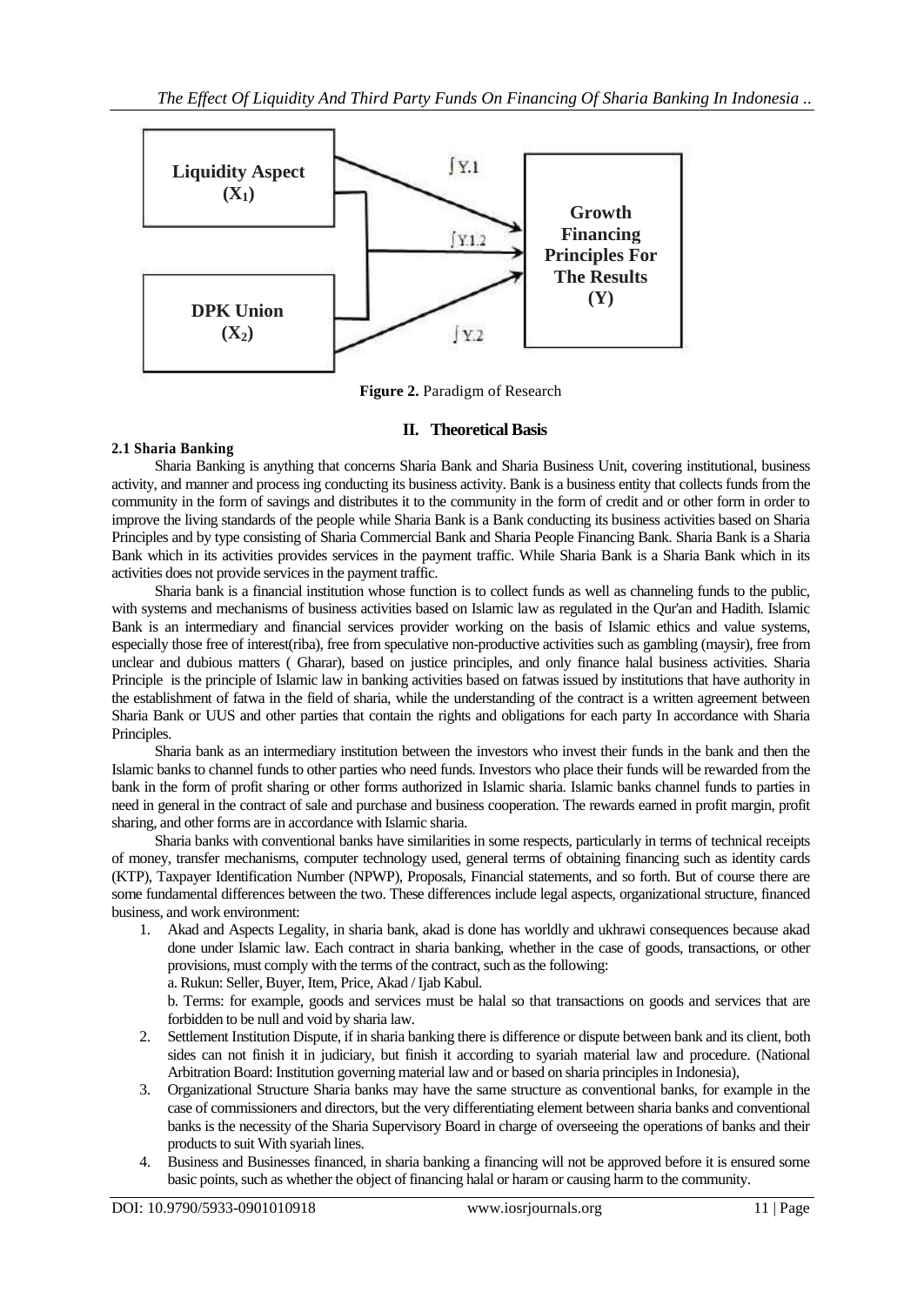- 5. Work environment and Corporate Culture, a sharia bank should have a working environment in line with sharia. Among others in terms of ethics (amanah and shiddiq), how to dress and behavior, akhlakul karimah in the face of customers or colleagues, skill full and professional, able to do tasks team-work where the information evenly throughout the functional organization, And punishment required principles of justice in accordance with sharia.
- 6. Conventional bank credit philosophy is different from the financing of sharia bank. Lending is only for profit for banks, while financing is an agent function because it obtains a mandate from the owner of capital (mudharib) to manage its funds as a mandate that must be run well.
- 7. Credit is an activity of channeling funds for a certain period of time which will be returned along with excess value that has been determined at the beginning of the contract and interest-based, so that the product disbursement of funds in conventional banks is single although it can be in the form of working capital loans, investment loans, Vehicle loans, or farming credit which is essentially a loan. Sharia bank financing can be in the form of sale and purchase transactions, lease purchase, share capital, or share the proceeds so that the bank obtains margin, rental income, profit sharing, or service fee (ujrah). The difference indicates that the product of conventional bank funding only uses credit agreement, while syariah bank consists of various contracts so it needs to be formulated to be in accordance with generally accepted terms, such as investment credit, working capital, consumer and commercial.

The diversity of types of contracts used by sharia banks in the distribution of funds is not including loans or loans, but better known as financing according to best practice of sharia banking industry. Based on data from Bank Indonesia, the sharia banking industry as of June 2015 has total assets of Rp. 273,494 Trillion with 4.61% market share, consisting of 12 sharia banks, 22 Sharia business units owned by conventional commercial banks and 162 BPRS, by 2016 it is estimated that sharia banking industry will still grow with a high growth rate. The development of sharia banking must also be supported by adequate human resources both in quality and quantity. However, the existing reality shows that there are still many human resources that have been involved in sharia institutions have no academic or practical experience in Islamic Banking. Of course, this condition significantly affects the productivity and professionalism of sharia banking itself.

## **2.2 Liquidity**

Liquidity is the ability of bank management to provide sufficient funds to meet its obligations at any time. In this obligation, including unpredictable withdrawal as commitment loan or other unpredictable withdrawals. Some authors give a sense of liquidity include Joseph E. Burns, bank liquidity related to the ability of a bank to collect a certain amount of funds with certain cost and within a certain period.

Liquidity Management Theory about the management of banking liquidity relative almost as old as banking knowledge. There are four theories of banking liquidity known, as follows:

### a. Commercial Loan Theory

This theory assumes that banks can only provide loans with short-term trade letters which can be liquefied by itself (self-liquidating). This theory is also known as productive theory of credit, or often called real bills doctrine that was introduced since the  $18<sup>th</sup>$  century. In principle, this theory focuses on the assets side of the balance of banks in meeting the liquidity needs of banks.

### b. Shiftability Theory

This theory assumes that the liquidity of a bank depends on the ability of bank to transfer its assets to another person at a price that can be predicted. Therefore, if the banks need liquidity at a time, then the need can be met by collecting the borrower or debtor.

### c. Anticipated Income Theory

It is also called the theory of expected income. This theory concludes that at all right for a bank to lend longterm loans and loans not to trade. This theory states that the banks should be able to provide long-term credits which the repayment, the installments of prime loan plus interest, can be expected and scheduled payments in the future in accordance with a predetermined time period.

### **2.3 The Raising of Third Party Funds**

Bank funds obtained from the community in the form of gyro, savings and deposits. Sharia banks can attract third party funds or public funds in the form:

- 1. Deposit savings (wadi'ah) that is guaranteed the safety and the return (guaranteed deposit) but without obtaining a retaine or profit.
- 2. Capital participation of sharing the profit and sharing the risk (non guaranteed account) for public investment (general investment account/mudarabah mutlaqah) in which the bank will pay a share of the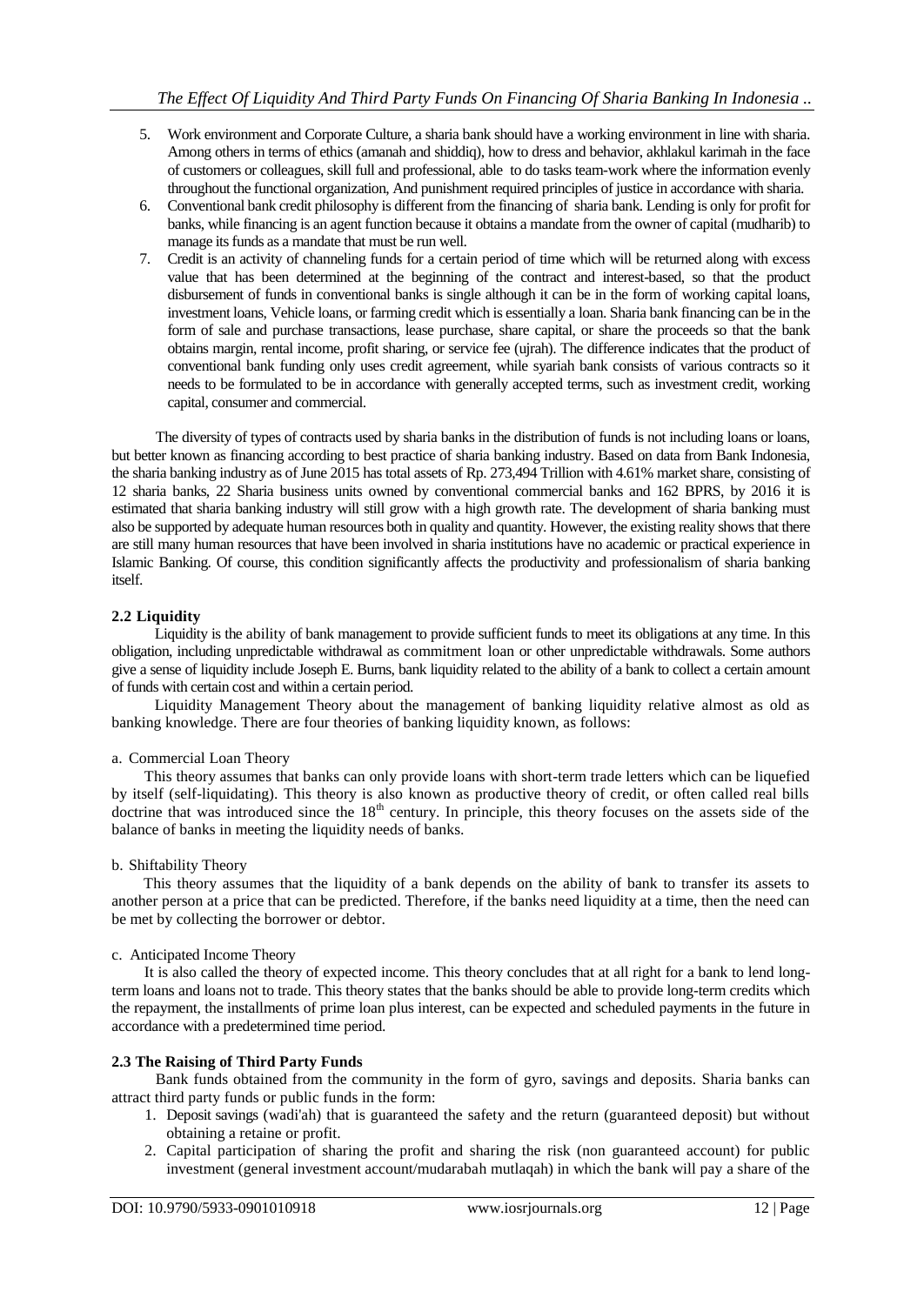profits in proportion with the portfolio funded with the capital.

3. Special Investment (special investment account/mudarabah muqayyadah) in which the bank acts as investment manager to acquire fee. So the banks do not follow to invest while investors fully take the risk on the investment.

## **2.4 Financing of Profit-Sharing Principles**

Financing is one of the main tasks of sharia banks, namely providing facilities for funds provision to meet the needs of parties who need financing either for commercial or non-commercial, or distribute the financing to the community. Distribution of financing is one of the main business of Sharia banks that is the main income source of Sharia banks. Definition of financing itself is the provision of funds or a bill equivalent form:

- 1. Transaction for profit-sharing in the form of mudharabah and musyarakah
- 2. Transaction for tenancy in the form of Ijarah or lease-purchase in the form of Ijarah muntahiya bittamlik.
- 3. Transaction for buying and selling in the form of receivables of murabahah, salam and istishna.
- 4. Transaction for lending and borrowing in the form of receivables of qardh.
- 5. Transaction for leasing services in the form of Ijarah for multiservice transaction.

## **III. Research Methodology**

The research approach used in this study is a quantitative approach, which aims to test the hypothesis, with the measured data and producing results that can be generalized. The first step in conducting quantitative research is begun by determining the hypothesis, the next step to create a model of analysis, identification of variables, operational definitions, secondary data collection based on population and research sample, and doing analysis.

$$
\mathrm{Y}=\mathrm{f}(\pmb{X_1},\pmb{X_2},\pmb{X_3})
$$

The form of regression equation can be formulated as follows:

$$
Y = 1 + b_1 X_1 + b_2 X_2 + e
$$

Keterangan:

Information:  $Y =$  Endogenous variables (net asset value of mutual fund of sharia shares)  $=$  Constant  $**b**<sub>2</sub>$  **= Regression coefficient of each exogenously variables**  $X_{1}$  $=$  Variable of liquidity Х, = Variable of Third Party Funds  $Y = Variable of Financialing$  $e = Coefficient of a disturbance (error)$ 

From analysis model of linear regression used, there are some classical assumptions that can be used to estimate the result in order to there are no irregularities so as to provide information in accordance with the available data. The classical assumption is, multicollinearity test, autocorrelation test, heteroscedasticity test, and normality test.

## **IV. Results and Discussion Research**

Description of the research describes the results of research until the data analysis through correlation and regression analysis by first performing test requirements analysis such as data must homogeneity, normality, linearity, and for data in the form of time series does not occur autokorelasi. Model estimation is done simultaneously with classical assumption test (multicollinearity, autocorrelation, heteroscedasticity and normality). So the resulting output from data processing can be used for classical assumption test and model feasibility test. Classic assumption test after simplified there are 4, namely multicollinearity, autocorrelation, heteroskedastisitas and normality. In SPSS application it can be noted on:

- 1. Multicolinearity using VIF and Tolerance.
- 2. Autocorrelation using Durbin-Watson.
- 3. Heteroscedasticity using Scatter Plot ZPRED and ZRESID.
- 4. Normalities using Normal PP-Plot.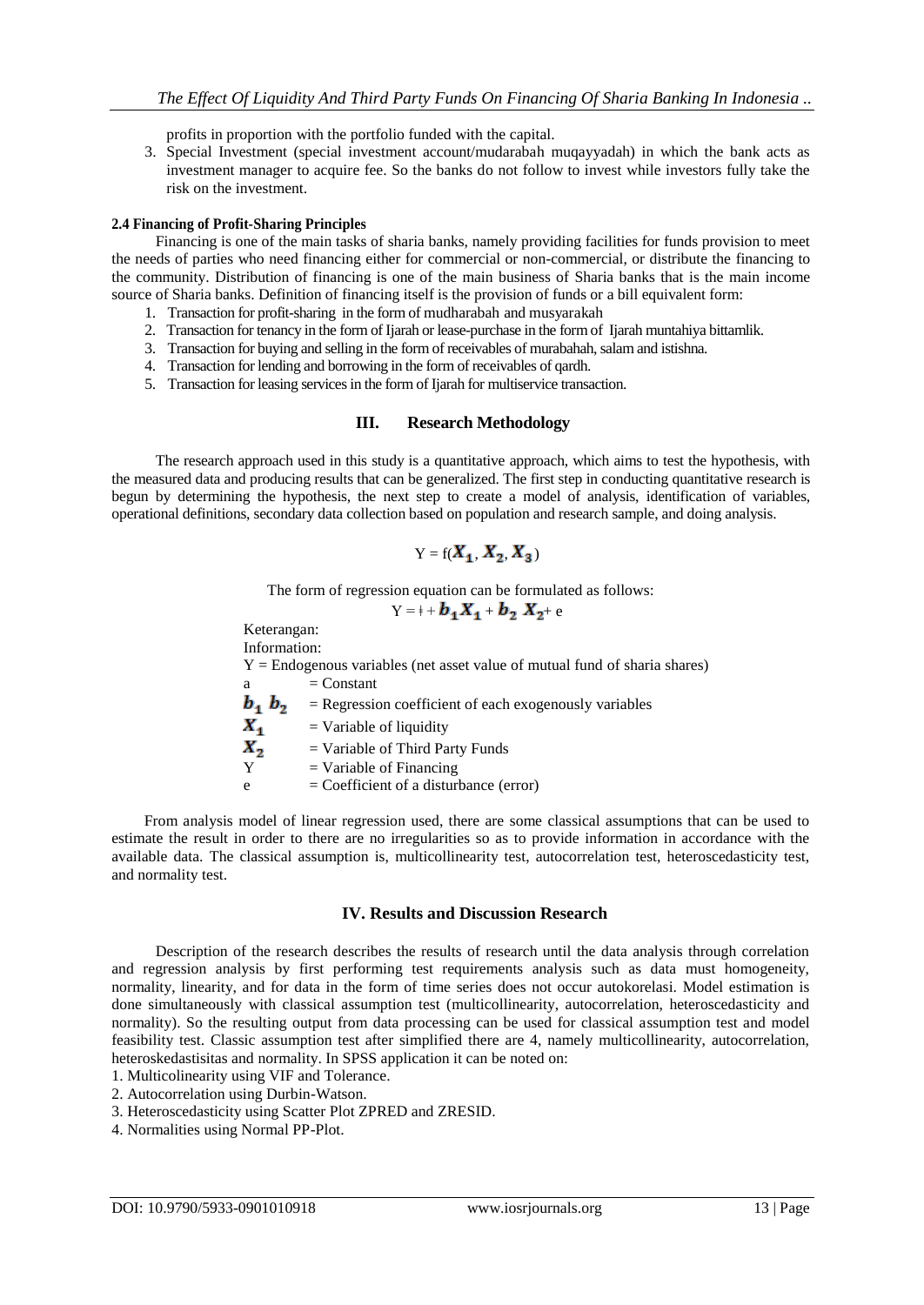## **4.1 Multicolinearity Test**

The results of multicolinierity test, can be seen in Coefficientsa Table which two VIF value for DPK variable and FDR are the same, namely 4,055 while its Tolerance 0,247. Because the VIF value of the two variables near the numbers 2, no larger than 10 or 5 (lots of Experts which requires no more than 10, but there is also that requires no more than 5), it can be said that multicolinierity less likely to happen in both the independent variables. Under the terms of classical assumption of linear regression with OLS, the good linear regression model is that is free from any multicollinearity.

## **4.2 Autocorrelation test**

Data used to estimate a linear regression model is time series data so it is necessary to test the assumptions that is free from autocorrelation. The results of autocorrelation test, can be seen in Table of Summaryb Model in last column. Durbin- Watson 1.988, Durbin-Watson value stated in SPSS output is called DW count. This number will be compared with the criteria for acceptance or rejection that will be made with dL and dU value determined based on the number of independent variables in the regression model (k) and the number of samples (n). dL and dU value can be seen in Table of DW with a significance level (error) 5% ( $\alpha$  = 0,05).

Model Summaryb

| Juvi Dunnini YU |       |                   |          |                      |                               |               |  |
|-----------------|-------|-------------------|----------|----------------------|-------------------------------|---------------|--|
|                 | Model | R                 | R Square | Adjusted R<br>Square | Std. Error of the<br>Estimate | Durbin-Watson |  |
|                 |       | .485 <sup>a</sup> | ,236     | .198                 | 45,29029                      | 1,988         |  |
|                 |       |                   |          |                      |                               |               |  |

a. Predictors: (Constant), FDR,DPK

b. Dependent Variable:PBH

## **Table 1.** Auto Correlation Test

The number of samples (after transformation) is  $n = 44$ , Table Durbin-Watson shows that the value of  $dL = 1,42257$  and the value of  $dU = 1,61196$  so that it can be determined the criteria whether occur or not autocorrelation as shown in the following discussion, on the research is conducted multiple linear regression test with two independent variables and one dependent variable with a total sample of 44, the result of Durbin Watson Count  $d = 1,988$  then the value of T = 44, k = 3. then we calculate the value first (4 - d) = 2,0120. How to determine or criteria for autocorrelation testing are as follows:

- 1. Positive Autocorrelation Detection:
	- a. If d <dL then there is a positive autocorrelation, The calculation result is  $1,988 < 1.42257$  => wrong
	- b. If  $d$  dU there is no positive autocorrelation, The calculation result is  $1,988 > 1,61196 \implies$  true
	- c. If dL <d <dU then the test is inconclusive or can not be concluded. The calculation result is  $1.25357 \le 1,988 \le 1,61196 \implies$  wrong
- 2. Negative Autocorrelation Detection:
	- a. If  $(4 d)$  <dL then there is a negative autocorrelation, The calculation result is 2.0120 <1.42257  $\Rightarrow$  false
	- b. If  $(4 d)$  dU there is no negative autocorrelation, The calculation result is  $2.0120 > 1.42812 \implies$  true
	- c. If  $dL < (4 d) < dU$  then the test is inconclusive or can not be concluded. The calculation result is  $1.25357 < 1.958 < 1.42812 \Rightarrow$  false

It can be concluded that the regression analysis there are no positive autocorrelation and nor is there a negative autocorrelation so it can be concluded that there is absolutely no autocorrelation.

## **4.3 Heteroskidastity Test**

Heteroskidastity testing is done by making Scatterplot (plot distribution) between the residuals and the predicted value of dependent variable that has been standardized. The results of heteroskidastity test can be seen in Scatterplot Figure, as in picture below: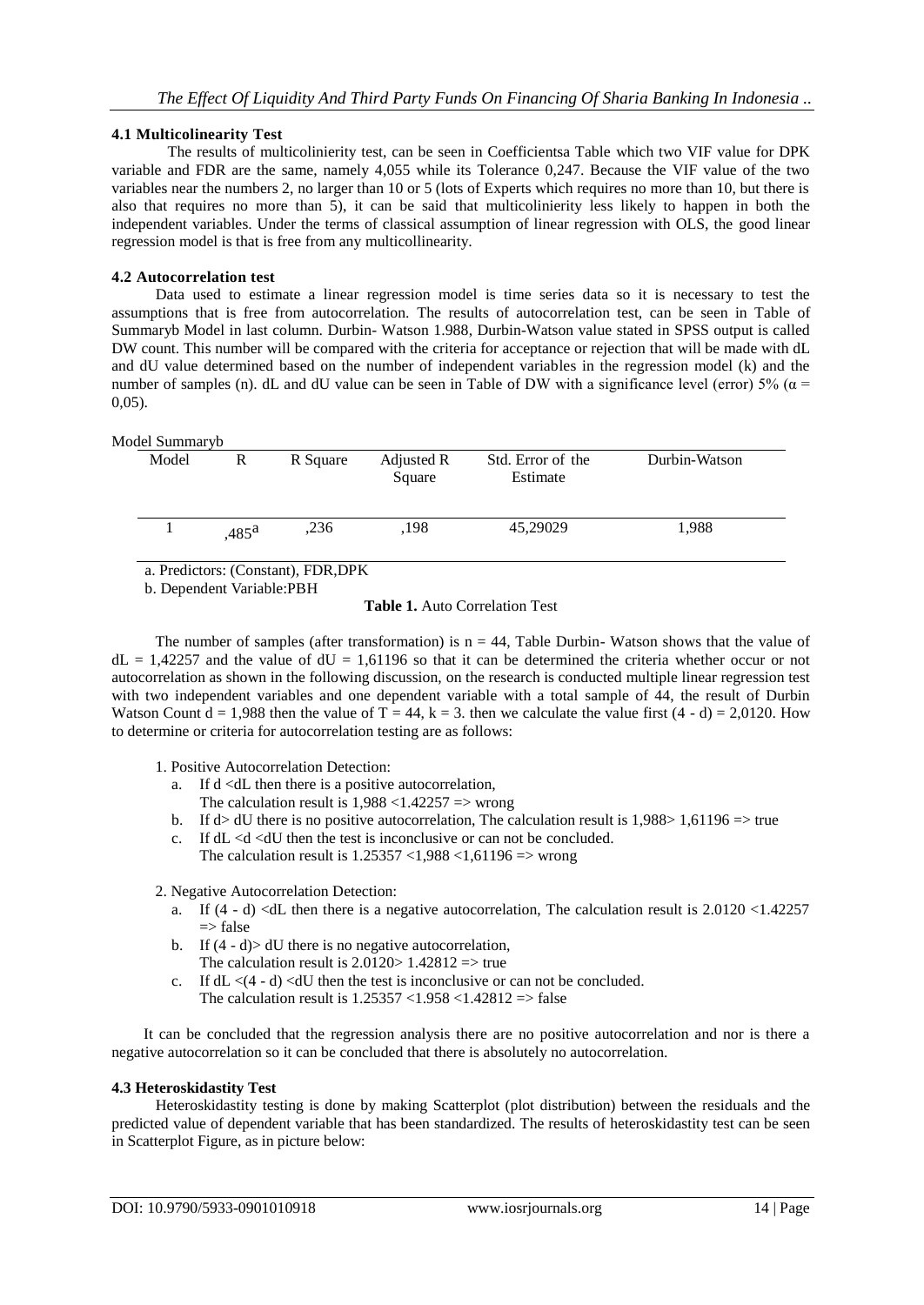

**Figure 3.** The Results of Heteroskidastity Test

From the figure above shows that the distribution dot does not form a pattern/a certain plot, so that it can be concluded it does not occur heteroskedastisity or in other words going homoskedastisity. Classical assumptions about heteroscedasticity in this model are met, i.e. free from heteroscedasticity.

### **4.4 Normality Test**

Need to be reminded that the normality assumption that is referred to in classical assumptions with OLS approach is (data) residual formed linear regression model is normally distributed and not the independent variable or the dependent variable. Criteria for a (data) residual is normally distributed or not to approach Normal P-P Plot can be done by looking at the distribution of dots in the image. When the distribution of those points approach or is dense on a straight line (diagonal) it is said that (data) residual is normally distributed, but if the distribution of those dots away from the line then it is not normally distributed.



**Figure 4.** The result of normality test

Points distribution of the image of Normal P-P Plot above is dense relatively and approach a straight line, so it can be concluded that (data) residual is normally distributed. These results are in line with the classical assumptions of linear regression with OLS approach.

### **4.5 Interpretation and Discussion of Hypothesis Testing Results**

Doing interpretation of the analysis of research result that is doing interpretation of hypothesis testing. Although the results of statistical analysis itself is a conclusion, but not sufficient without interpretation linked with the problem formulation. Interpretation and hypotheses testing are outlined as follows:

**1.** The Effect of Liquidity aspect on The Financing Growth of Profit-Sharing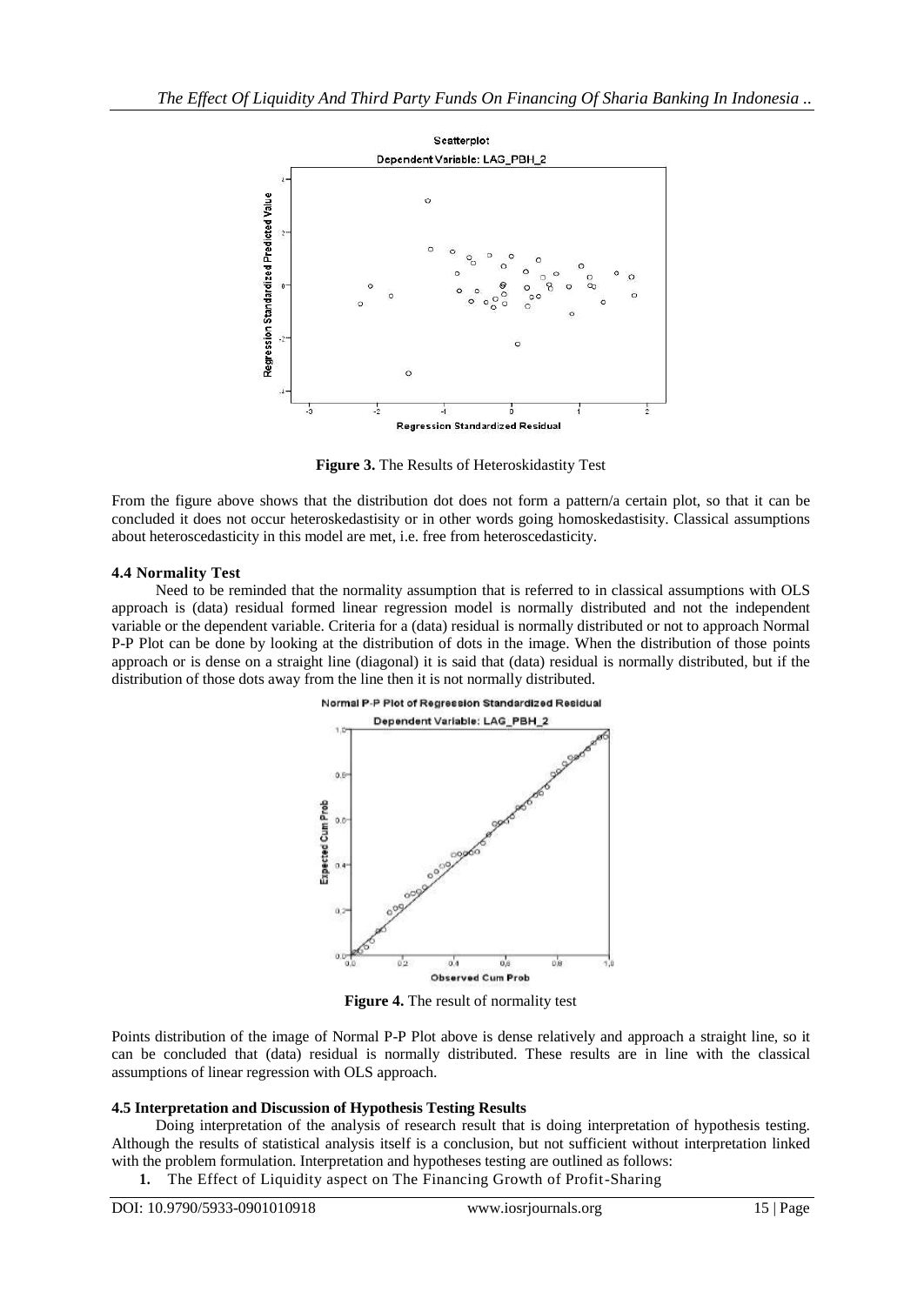Based on the table above that the effect of rate between the variable aspect of liquidity (FDR) or X1 on the financing growth with principle of profit-sharing calculated by the correlation coefficient is 0,484 or ( $rx1Y = 0.484$ ). This indicates a strong influence among the aspects of liquidity to the financing growth with principle of profit-sharing. While significant levels of correlation coefficient of one side (onetailed) of the output (measured of probability) produce numbers of 0,001. Because the probability is far below 0,01 or 0,05, then the effect of liquidity aspects on the financing growth with profit-sharing is significant.

From the results of research at Bank BJB Syariah can be concluded that the liquidity aspect will have a significant effect on the financing growth with principle of profit-sharing or in other words the results of this research support the theory that liquidity aspects will affect the financing growth with principle of profit-sharing.

**2.** The Effect of Third Party funds raising on the Financing Growth with principle of Profit-sharing

Based on the table that the influence between third party funds raising or X2 to the financing growth with principle of profit-sharing calculated by the correlation coefficient is 0,519 or ( $\text{rx2Y} = 0.519$ ). This shows that the strong influence among Third party funds raising the financing growth with principle of profit-sharing. While the significant levels of correlation coefficient of one side (one-tailed) of the output (measured of probability) gives the figure of 0,000 or 0. Because the probability is far below 0,01 or 0,05, then the effect of liquidity aspects on the financing growth with principle of profit-sharing is significant.

So that DPK becomes the largest source of funds and the most relied upon by banks, whether sharia banks or conventional banks. The increasing of DPK compiled by the bank can make the bank more aggressive to distribute the financing and credit to productive sector. Where the increase can be seen from the percentage of growth in DPK.

**3.** The Effect of Liquidity Aspect and Third Party funds raising Simultaneously on The Financing Growth with principle of Profit-sharing

Based on the table analysis is R Square that is 0,236 (squaring the correlation coefficient is 0,485 or  $0,485<sup>2</sup>$ ). R Square can be called the coefficient terminated which in this case means 23,6% is contribution of liquidity aspect variable and third party funds raising to the financing growth with principle of profitsharing while the remaining 76,40% can be explained by other causes, R square revolves around the numbers from 0 to 1, with a record the smaller number of R square, the weaker of relation the two or more variables. So, Liquidity Aspect and Third Party funds raising Simultaneously to the financing growth with principle of profit-sharing amounted to 23,6%.

Fund raising or also called funding is a fund withdrawal or collection activities from the community in the form of deposits and investments based on sharia principles. With regard to fundraising activities, Sharia principles are differentiated between deposits that do not provide rewards for deposits earned in return. Savings funds or savings that do not provide benefits to customers are intended only as a way to save or deposit money. While deposits for investment purposes will get rewarded from the bank. In general, depositors in the bank are risk averse (risk aversion), therefore the safety factor is the main factor. If the liquidity condition of the bank is smooth then the customer will not hesitate to save the funds at the bank. However, if there is a problem with liquidity then the depositors will withdraw their funds even though they are not due. Thus, Liquidity Aspects and Third-Party Funds Influence Simultaneously Against Growth of Revenue Financing.

From the research that has been done at the Bank BJB Syariah shows that liquidity aspects and third party funds raising will simultaneously have a significant effect on the financing growth with principle of profit-sharing, this research results support or reinforce the theory of preliminary stating that liquidity aspect and third party funds raising can make the bank more aggressive to distribute funding.

## **V. Conclusions And Recommendations**

### **5.1 Conclusions**

Based on the results of research and as an effort to answer the research problem that has been presented in the previous chapter can be drawn some conclusions as follows:

1. The effect of Liquidity Aspects on the financing growth with principle of profit-sharing significantly affect on the growth-financing of profit-sharing principle. The magnitude of the effect of liquidity aspect variable is 0,484 while the contribution of variable x1 to Y by 24% and the remaining 76% is determined by other variables. This information gives the explanation that the variable of liquidity aspect gives quite strong effect on the growth-finance of profit-sharing principle. The results of this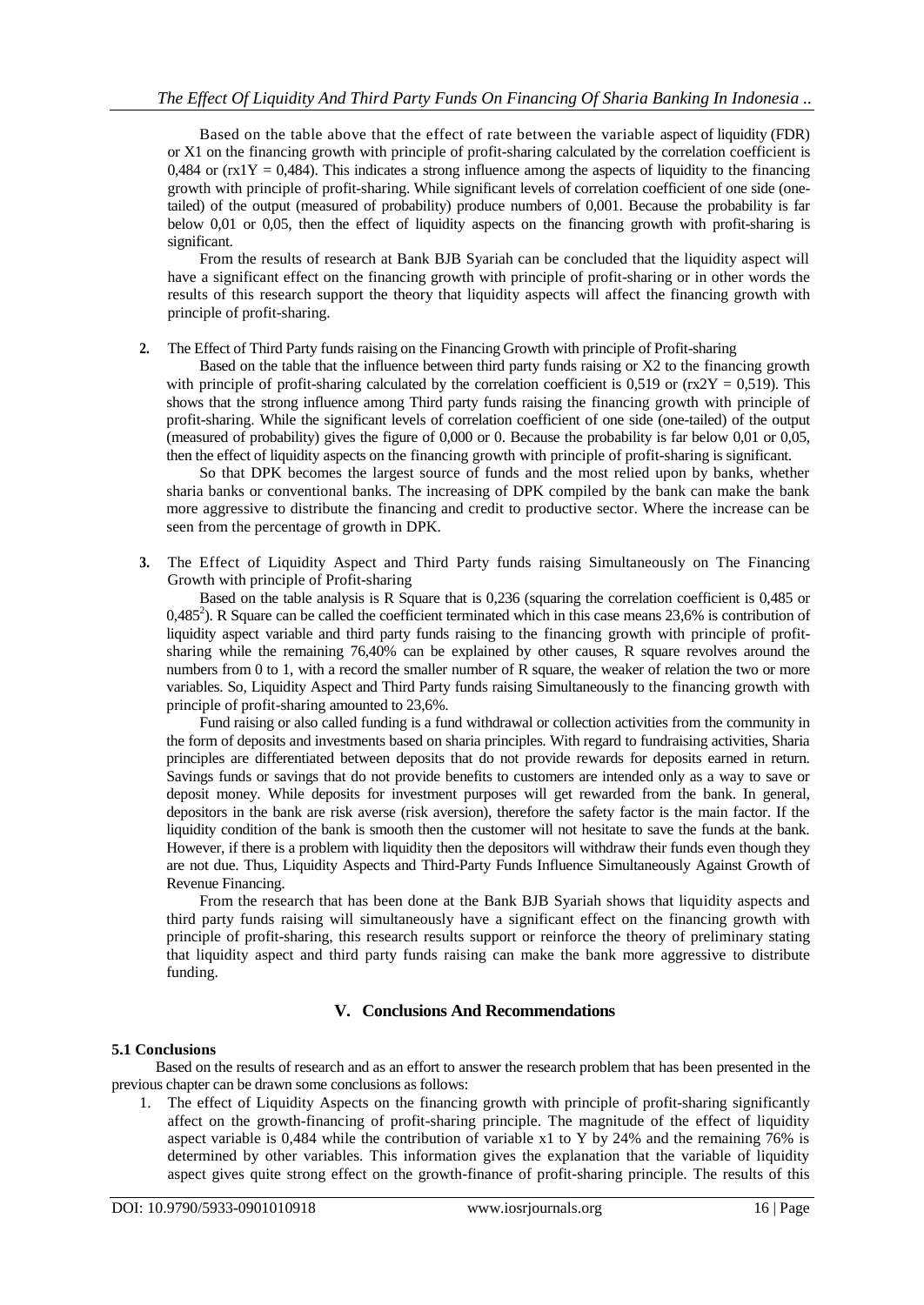study inform that the liquidity aspects managed by the bank at a certain level or category will be able to influence the growth of financing the profit-sharing principle. That the financing of the profitsharing principle which is channeled over a considerable length of time, even more than 3 (three years), then requires the support of a strong aspect of bank liquidity.

- 2. Deposits of Third Party affects on the financing growth with principle of profit-sharing, the magnitude of the effect of Third party funds raising variable is 0,519 while the x2 variable contribution to Y for 26,91% and the remaining 73.09% is determined by other variables. This information provides information that the Third Party Funds pooling variable exerts a considerable influence on the growth of the profit sharing fund. The results of this Research inform that the third party fund raising aspect managed by the bank at a certain level or category will be able to influence the growth of the profit sharing. Or in other words that the ability of fundraising from this society greatly affect the growth of each bank in terms of distribution of funds or financing. The more DPK collected will be the greater the level of financing that will be distributed to the community.
- 3. The magnitude of the effect between variables of liquidity aspect and third party funds raising on the financing growth with principle of profit-sharing is relatively strong. Contributions together (simultaneously) of X1 and X2 variables to  $Y = R^2 \times 100\%$  or 23,6% while the remaining 76,40% is determined by other variables. Then on the ups and downs increased of profit-sharing principle can be predicted by the regression equation  $Y = -1,715 + 0,174X1 + 5,17X2$ .

#### **5.2 Suggestions**

From the research conclusions above, for increased the financing growth with principle of profit-sharing in Sharia banks are advised as follows:

- 1. Management of sharia bank always keep in the level of health first of liquidity aspect in accordance with the regulations of Bank Indonesia or Financial Services Authority with regard to sharia market development opportunities and owner party or shareholders of sharia bank that should pay attention to policy in making or pay dividends of profit to be considered to be additional capital that will strengthen bank liquidity.
- 2. Management of sharia bank always make efforts to increase Third party funds raising especially retail funds that are low cost and settles in the long term and at the same time reduce dependence on the short-term corporate depositors but demanded in return for high profit-sharing.
- 3. The management of sharia banks always need to innovate products and can explore a wealth of varied financial schemes and also can show the differences with conventional banking, as well as manage the waqf funds, so Socialization, Education, and Innovation products can be a major concern.

#### **References**

- [1]. Al-Haritsi, Jaribah Bin Ahmad. 2014. Economic Fikih Umar Bin Al-khathab, translation by Asmuni Solihan Zamakhsyari. Jakarta: Pustaka Alkautsar.
- [2]. Al-Qardhawi,Yusuf. 2001. Interest of Bank Haram. Jakarta:Akbar Media Eka Sarana.
- [3]. Antonio, Muhammad Syafi" i. 2001. Sharia Bank from Theory to Practice. Jakarta: Gema Insani.
- [4]. Arifin, Zainul. 2000. Understanding Sharia Banks, Scope, Opportunities, Challenges, and Prospects, Second Matter. Jakarta: Alvabet.
- [5]. Arikunto, Suharsimi. 2002. Research Procedures A Practice Approach. Yogyakarta: Rineka cipta.
- [6]. Ascarya, Diana Yunita. 2007. Akad and Sharia Bank products.Jakarta:PT Raja Grafindo.
- [7]. Bank Indonesia. 2003. Bank Indonesia Regulation no. 5/7/PBI dated May 19, 2003 regarding Earning Assets Quality for Sharia Banks. Jakarta.
- [8]. Bank Indonesia. 2006. Bank Indonesia Regulation no. 8/21 / PBI dated October 5, 2006 concerning the Quality of Assets of Commercial Banks Conducting Business Based on Sharia Principles. Jakarta.
- [9]. Center for Research and Training (CERT) Publication. 2007. Reading in the Concept and Methodology of Islamic Economics. Kuala Lumpur.
- [10]. Dendawijaya,Lukman. 2005. Management Banking, second edition. Bogor: Ghalia Indonesia.
- [11]. Dewan Syariah Nasional MUI. 2014. Association of Sharia Financial Fatwa. Jakarta: Erlangga.
- [12]. Firdaus, Rachmat, dan Maya Ariyanti. 2009. Credit Management of Commercial Banks. Bandung: Alfabeta.
- [13]. Hadi, Sutrisno. 1992. Research Methodology II. Yogyakarta: Andi Offset.
- [14]. Hadinoto,Soetanto. 2008.Bank Strategy on Funding and Liability Management. Jakarta: Elexmedia Komputindo.
- [15]. Hafidhuddin, Didin Tanjung, dan Hendri. 2003. Sharia Management in Practice. Jakarta: Gema Insani Press.
- [16]. Hidayat, Achmad R. 2013. The Holly Qur'an Alfatih. Jakarta: Insan Media Pustaka.
- [17]. Hosen, Nadratuzzaman,Maulana Hasanudin, dan Hasan Ali. 2008. Basics of Sharia Economics. Jakarta: Pusat komunikasi Islam (PKES).
- [18]. Indonesian Bankers Association. 2014. Managing Sharia Bank. Jakarta: Gramedia Pustaka Utama.
- 
- [19]. Janwari, Yadi. 2015. Fiqh Sharia Financial Institutions. Bandung: Remaja Rosdakarya. Kahf, Monzer. 1995. Islamic economics: Analytical Review of the Function of Islamic Economic System. Yogyakarta : Pustaka Pelajar.
- [21]. Karim, Adiwarman Azwar. 2006. History of Islamic Economic Thought. Jakarta: Raja Grafindo Persada.
- [22]. Karim, Adiwarman Azwar. 2014. Islamic Bank: Fiqh and Financial Analysis. Jakarta: Raja Grafindo Persada.
- [23]. Kasmir. 2008. Financial Statement Analysis. Jakarta : Raja Grafindo.
- [24]. Kartajaya,Hermawan dan Stephen Liestiyo. 2006. Beyond Banking, Reveals BCA's Success in Consumer Banking in Indonesia.